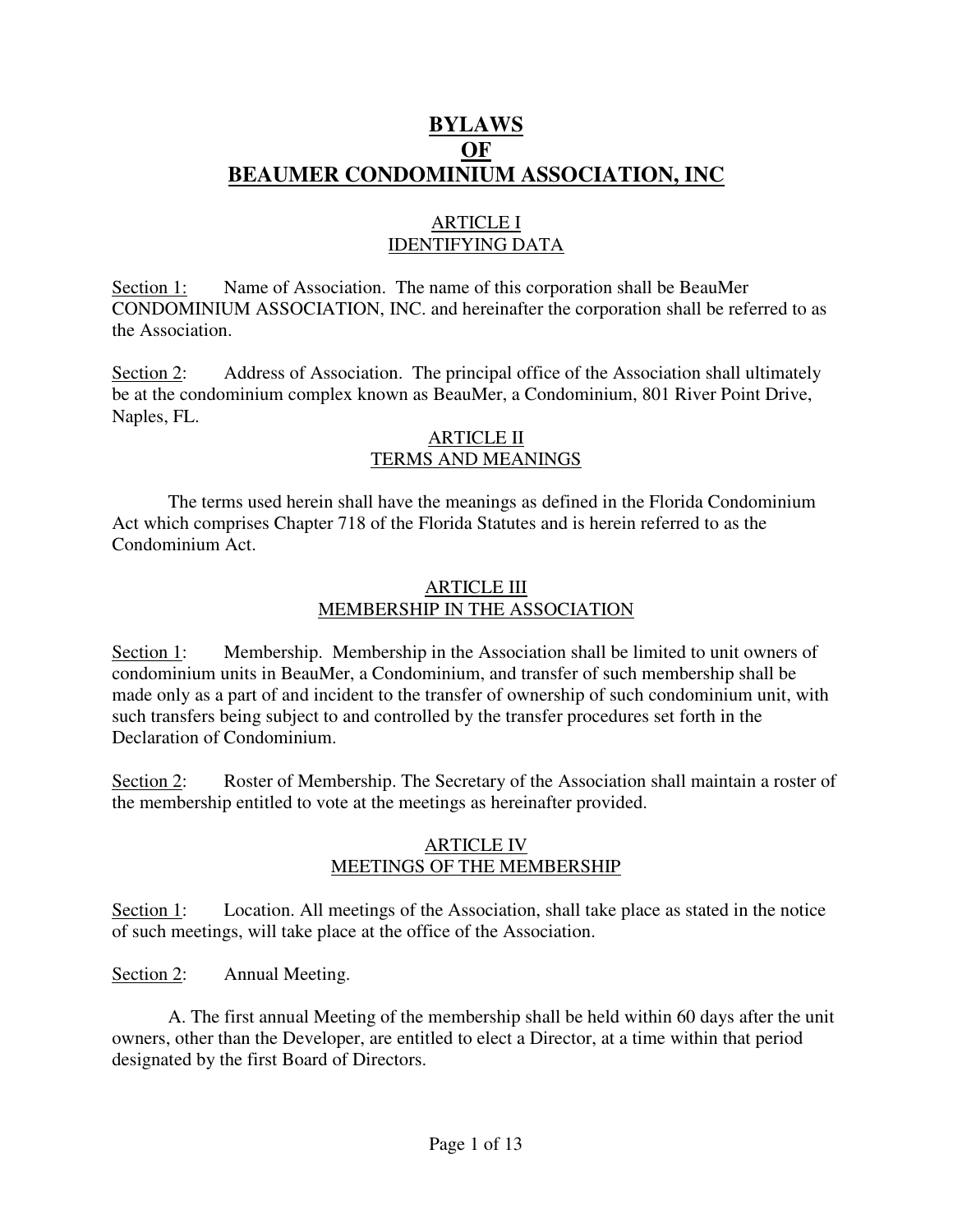B. Thereafter the regular annual meetings shall be held at a date, time and place to be set by the Board of Directors.

 C. At the annual meeting, except as heretofore set forth and as otherwise provided in the Articles of Incorporation, a Board of Directors shall be elected which shall also be known as the Board of Administration, and such other business shall be transacted as may properly come before the meeting.

 D. Written notice of the annual meeting and a copy of the proposed next year's budget shall be served upon or mailed by the Secretary to each member entitled to vote thereat, at such address as appears on the books of the corporation at least thirty (30) days prior to the meeting. Unless a member waives in writing the right to receive such notice, the Post Office certificate of mailing shall be retained as proof of mailing the notice. Notice of the meeting shall also be posted in a conspicuous place on the condominium property and on the Association's website, www.beaumer.info at least fourteen (14) days before the annual meeting.

 E. Order of Business. The order of business at the annual members meeting and as far as practical at other meetings, shall be:

- 1. Call to order by temporary Chairman.
- 2. Election of Chairman at meeting.
- 3. Calling of roll and certifying of proxies.
- 4. Proof of Notice of Meeting or Waiver of Notice
- 5. Reading and Disposal of any unapproved Minutes.
- 6. Reports of Officers.
- 7. Reports of Committees.
- 8. Election of Inspectors of Election.
- 9. Determination of number of Directors.
- 10. Election of Directors.
- 11. Unfinished Business.
- 12. New Business.
- 13. Adjournment.

Section 3. Membership List. At least thirty (30) days before every election of Directors, a complete list of members entitled to vote at said election, arranged numerically by unit with the residence of each, shall be prepared by the Secretary. Such list shall be produced and kept for the said thirty (30) days and throughout the election at the office of the corporation and on the Association's website, www.beaumer.info and shall be open to examination by any member throughout such time.

Section 4. Voting Members. The owner of each unit shall be entitled to one vote. Where a unit is owned by more than one person, by a corporation, or some other entity, the vote for such unit shall be cast by a person named in a certificate signed by all of the owners of the unit and filed with the Secretary of the Association. Such certificate shall be valid until revoked by a subsequent certificate. If such certificate is not on file, the vote of such owners shall not be considered in determining the requirements for a quorum nor for any other purpose.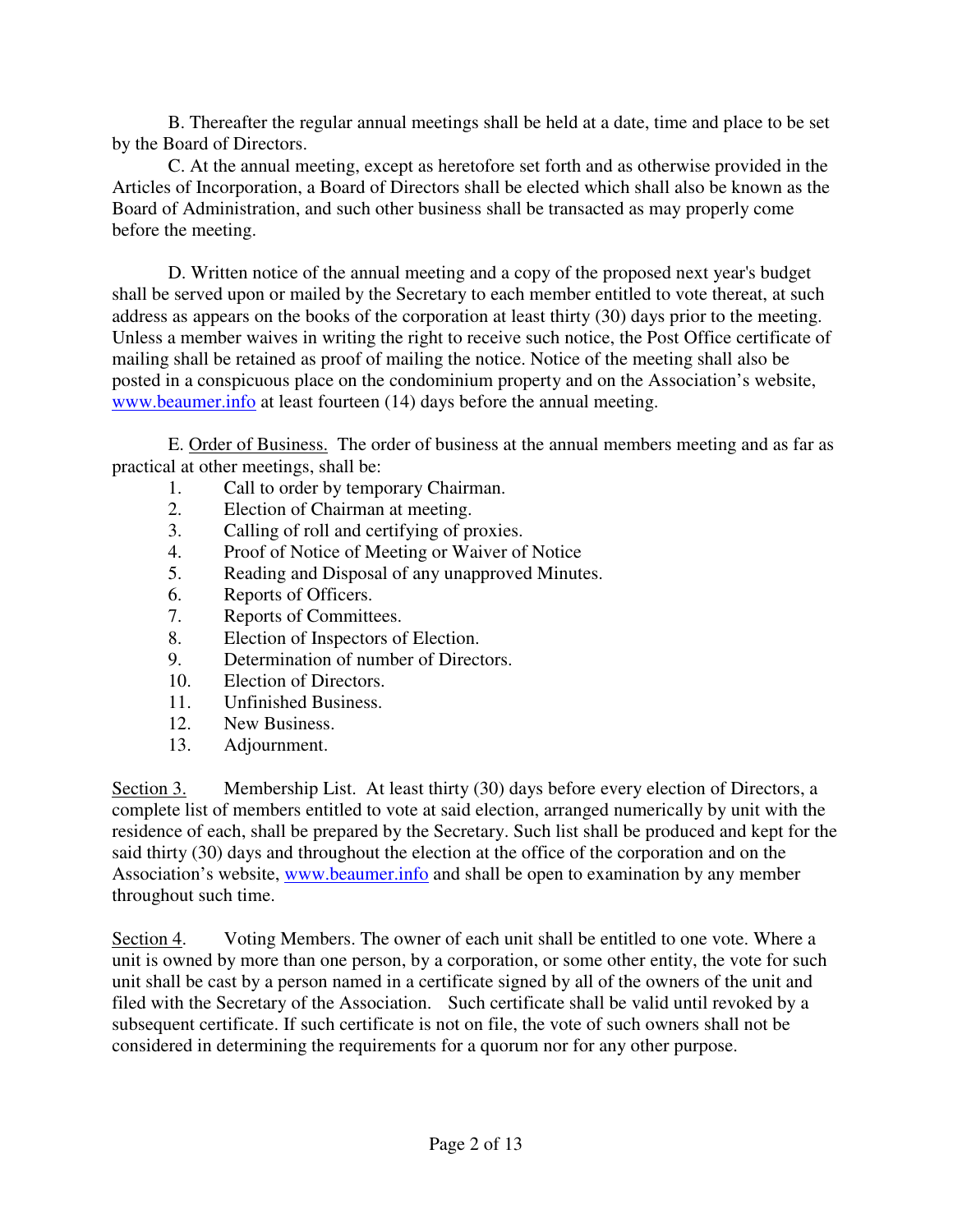Section 5. Special Meetings. Special meetings of the members, for any purpose or purposes, unless otherwise prescribed by statute or by the certificate of incorporation, may be called by the President and shall be called by the President or Secretary, at the request in writing of twelve (12) members. Such requests shall state the purpose or purposes of the proposed meeting.

 B. Written notice of a special meeting of members stating the time, place and object thereof shall be served upon or mailed to each member entitled to vote thereat, at such address as appears on the books of the corporation, at least fourteen (14) days before such meeting.

C. Business transacted at all special meetings shall be confined to the object stated in the notice thereof.

Section 6. Right to Vote and Proxies. At any meeting of the members, every member having the right to vote shall be entitled to vote in person or by proxy. Such proxies shall only be valid for such meeting or subsequent adjourned meeting thereof, unless the proxy states expressly to the contrary.

Section 7. Quorum. Members entitled to vote and representing owners of fifty-one percent (51%) of the units present in person or by written proxy shall constitute a quorum at all meetings of the members for the transaction of business, except as otherwise provided by the statutes, by the Certificate of Incorporation, or by these Bylaws. If, however, such quorum shall not be present or represented at any meeting of the members, the members entitled to vote thereat, present in person or represented by written proxy, shall have power to adjourn the meeting from time to time without notice other than announcement at the meeting until a quorum shall be present or represented. At such adjourned meeting at which a quorum shall be present or represented, any business may be transacted which might have been transacted at the meeting originally called.

Section 8. Vote Required to Transact Business. When a quorum is present at any meeting, the vote of a majority of the voting members present in person or represented by written proxy, shall decide any question brought before the meeting unless the question Is one upon which a definite percentage of the vote is required by express provision of the statutes, the Certificate of Incorporation, the Declaration of Condominium or these Bylaws, in which case such expressed provision shall govern and control the decision of such question.

Section 9. Waive and Consent. Whenever the vote of members at a meeting is required or permitted by any provision of the statutes, the Certificate of Incorporation, Declaration of Condominium or these Bylaws, to be taken in connection with any action of the Association, the meeting and vote of members may be dispensed with if all members who would have been entitled to vote if such meeting were held, shall consent in writing to such action being taken.

Section 10. Parliamentary Rules. Roberts' Rulers of Order (latest edition) shall govern the conduct of Association meetings when not in conflict with the Declaration of Condominium, Articles of Incorporation or these Bylaws.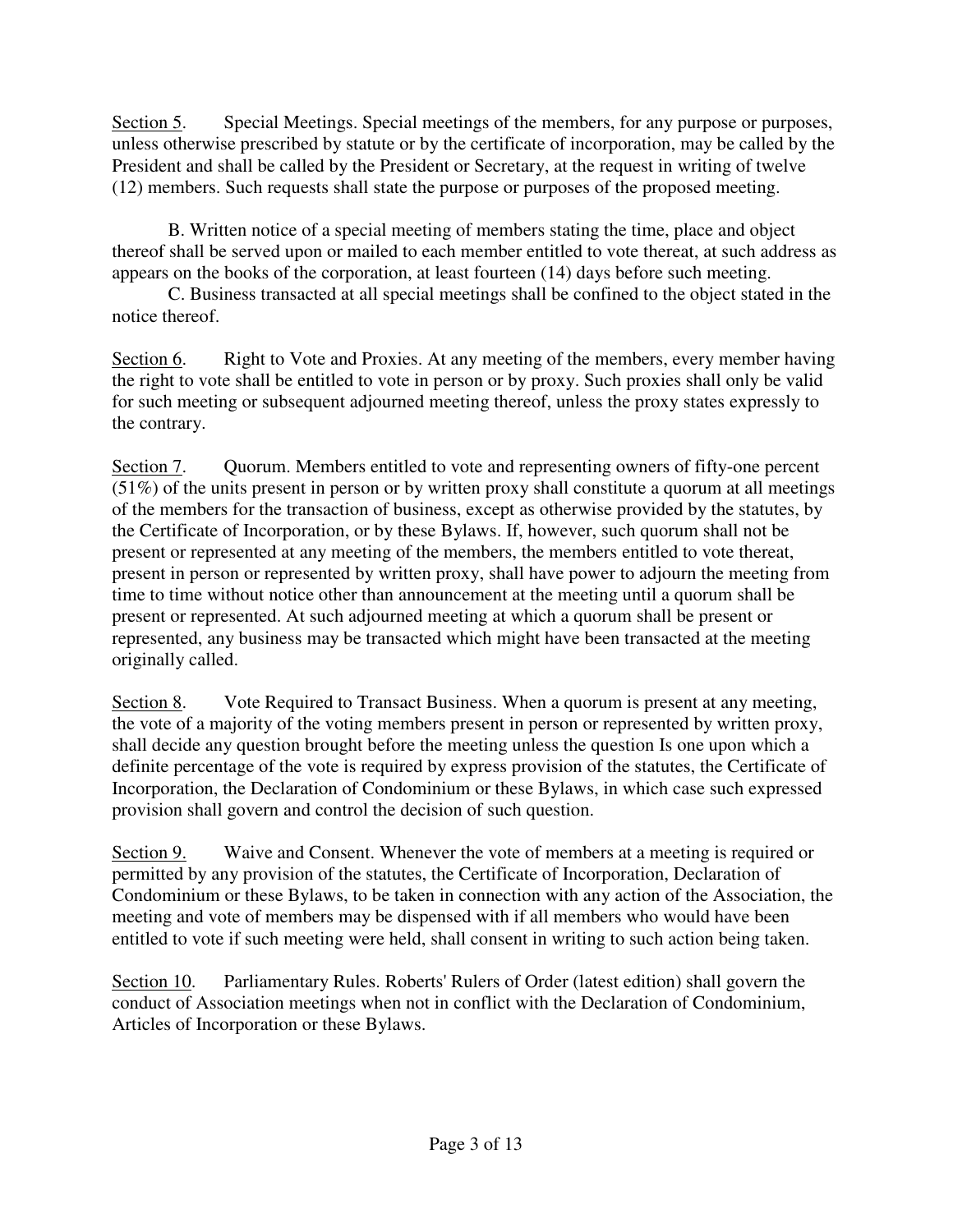# ARTICLE V MEMBERS OF THE BOARD OF ADMINISTRATION AND DIRECTORS

Section 1. Number. The number of Directors which shall constitute the entire Board of Administration shall be not less than three (3) nor more than five (5). Until changed by a vote of the majority of unit owners then entitled to vote at a duly called annual meeting of the members, the number of Directors shall be five (5).

Section 2. Term. The term of the Directors shall be for the period from the date of their election or appointment for two years until their successors have been elected at the next appropriate annual Meeting.

Section 3. Election of Directors. Election of Directors shall be conducted in the following manner:

(a) Election of Directors shall be held at the annual members' meeting.

 (b) Members seeking to become Directors shall file their names and addresses with the Secretary no less than thirty (30) days prior to the annual meeting. Nominations for additional directorships created at the meeting shall be made from the floor, and other nominations may be made from the floor.

 (c) The election shall be by ballot (unless dispensed by unanimous consent) and by a plurality of the votes cast, each person voting being entitled to cast his votes for each of as many nominees as there are vacancies to be filled. There shall be no cumulative voting.

 (d) Except as to vacancies provided by the removal of Directors by members, vacancies in the Board of Administration occurring between annual meetings of members shall be filled by the remaining Directors.

 (e) Any Director may be removed by concurrence of a majority of the votes of the entire membership at a special meeting of the members called for that purpose. The vacancy in the Board of Administration so created shall be filled by the members of the Association at the same meeting.

Section 4. Vacancy and Removal. If, except as hereinafter provided through removal by a vote of the members the office of any Director or Directors becomes vacant by reason of death, resignation, retirement, disqualification or otherwise, a successor or successors shall be chosen at a special meeting of the remaining Directors through majority vote provided no less than a quorum is present at the meeting. The successor or successors so chosen shall hold office for the unexpired term of the Director or Directors being replaced.

Section 5. After the initial election of Directors by the membership, Directors may be removed with or without cause by an affirmative vote of a majority of the members. No Director shall continue to serve on the Board if, except as heretofore set forth, during his term of office his membership in the Association shall be terminated for any reason whatsoever.

Section 6. Salaries or Fees. The salaries or fees, if any, to be paid to Directors, after the unit owners have elected all members of the board of Directors, shall be determined by a majority vote of the members at the general membership meetings.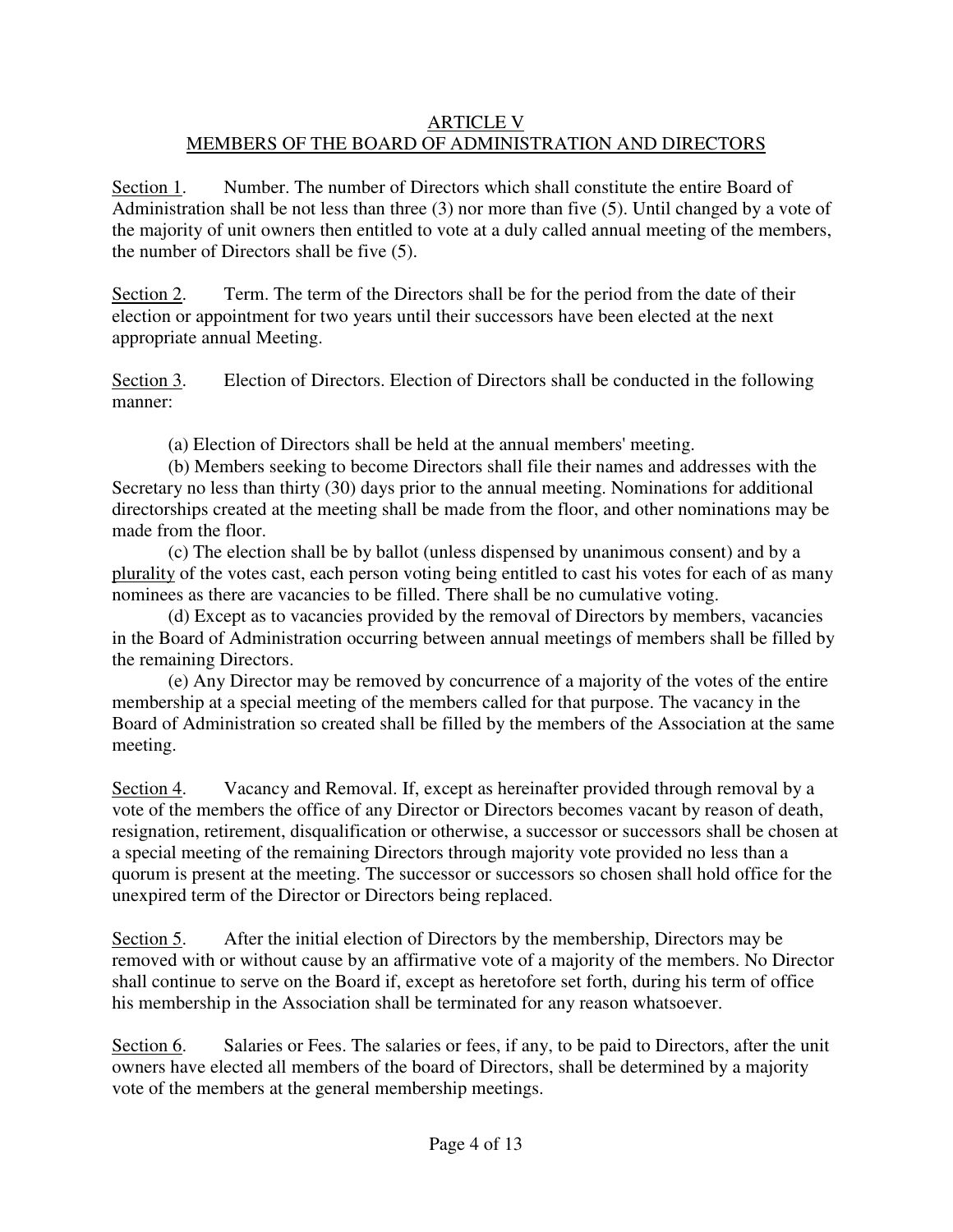Section 7. Powers. The property and business of the corporation shall be managed by the Board of Directors, which may exercise all corporate powers specifically set out in the Condominium Act, the Certificate of Incorporation, or the Declaration to which these Bylaws are attached, which powers may be delegated to its agents, contractors or employees, subject only to approval by the unit owners when that is specifically required.

# Section 8. Meetings of Board of Director

 A. The annual meeting of each Board of Directors newly elected by the members shall be held immediately upon adjournment of the meeting at which they were elected, provided a quorum shall then be present, or as soon thereafter as may be practical. The annual meeting of the Board of Directors shall be held at the same place as the general members meeting;

 B. Special meetings of the Board of Directors shall be held whenever called by the President or a majority of the Board of Directors. The meetings shall be open to any unit owner and adequate notice shall be posted on the Condominium property at least 48 hours in advance except in an emergency.

 C. A majority of the Board of Directors shall be necessary and sufficient at all meetings to constitute a quorum for the transaction of business, and the act of a majority present at an meeting at which there is a quorum shall be the act of the Board of Directors.

 D. Adjourned Meetings. If at any meeting of the Board of Administration there be less than a quorum present, the majority of those present may adjourn the meeting from time to time until a quorum is present. At any adjourned meeting any business that might have been transacted at the meeting as originally called may be transacted without further notice.

 E. Joinder in Meeting by Approval of Minutes. The joinder of a Director in the action of a meeting by signing and concurring in the Minutes of that meeting shall constitute the presence of that Director for the purpose of determining a quorum.

 F. Presiding Officer. The Presiding officer of Directors meetings shall be the President. In the absence of the presiding officer, the Directors present shall designate one of their number to preside.

G. The order of business at all meetings of the Board of Directors shall be as follows;

# (1) Roll call.

- (2) Reading of Minutes of the last meeting.
- (3) Consideration of communications.
- (4) Resignations and elections.
- (5) Reports of officers and employee.
- (6) Reports of committees.
- (7) Unfinished business.
- (8) Original resolutions and new business.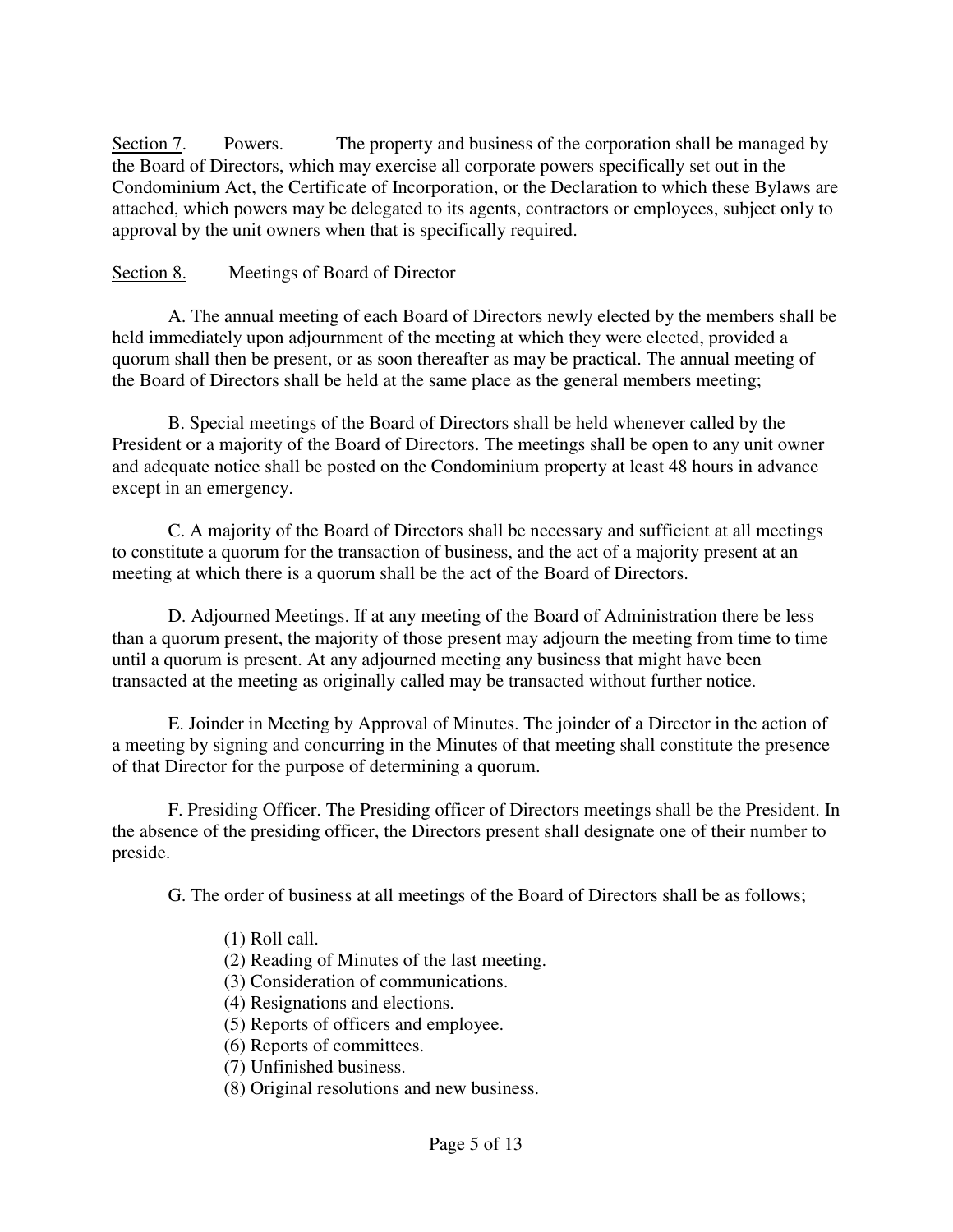# (9) Adjournment.

 H. The Minutes of all meetings shall be kept in a book available for inspection by unit owners or their authorized representatives and Board members at any reasonable time. The Association shall retain these Minutes for a period of not less than seven years. This function shall be performed by the Secretary or by the Association Manager if one exists and the task has been so delegated.

Section 9. Financial Statement. The Board of Directors shall, within 60 days of the end of the fiscal year, mail or furnish by personal delivery to each unit owner a complete financial report of actual receipts and expenditures for the previous twelve (12) months. The report shall show the amounts of receipts by accounts and receipt classifications and shall show the amounts of expenses by accounts and expense classifications as set forth below. Copies of the proposed budget shall be furnished to the members as provided for in Article IV, Section 2(D) of the Bylaws.

 The financial report and proposed annual budget of Common Expenses shall be detailed and shall show the amounts budgeted by accounts and expense classifications, including, if applicable, but not limited to, the following items which shall be stated either as an Association expense, collectible by assessments, or as unit owners' expenses, payable to persons other than the Association.

- A. Administration of the Association.
- B. Management fees.
- C. Maintenance.
- D. Rent for recreational and other commonly used facilities.
- E. Taxes upon Association property.
- F. Taxes upon leased areas.
- G. Insurance.
- H. Security provisions.
- I. Other Expenses.
- J. Operating Capital.
- K. Reserves.
- L. Fees payable to Florida Division of Land Sales and Condominiums.

 If a proposed budget requires assessment against the unit owners for any fiscal year exceeding 115% of the assessment for the preceding year, the Board, upon written application of 10% of the unit owners to the board, shall call a special meeting of the unit owners to consider the budget. The meeting shall be called within 30 days of such application, upon not less than 10 days' written notice to each unit owner. At such special meeting the unit owners shall consider and enact a budget.

 The adoption of the budget shall require a vote of not less than a majority vote of all unit owners. The Board of Directors may propose a budget to the unit owners at a meeting of members in writing, and if the budget or proposed budget is approved by the unit owners at the meeting or by a majority of all unit owners in writing, the budget shall be adopted.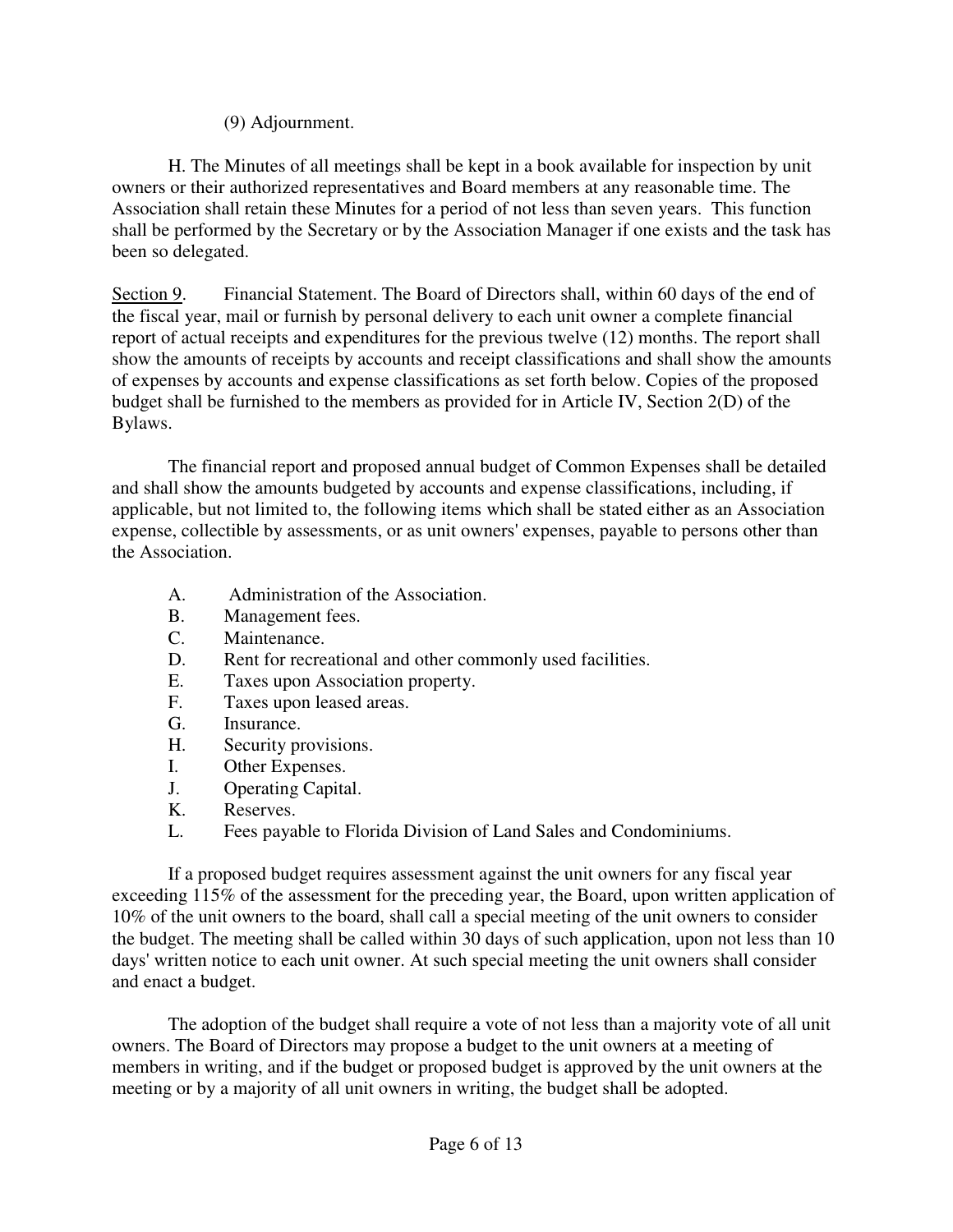In determining whether assessments exceed 115% of similar assessments in prior years, any authorized provisions for reasonable reserves for repair or replacement of the Condominium property, anticipated expenses by the Condominium Association which are not anticipated to be incurred on a regular or annual basis, or assessments for betterments to the Condominium property shall be excluded from the computation.

# ARTICLE VI **OFFICERS**

Section 1. Executive Officers. The executive officers of this corporation shall be a President, Vice President, Secretary and Treasurer, all of whom shall be elected annually by said Board of Directors. Any two of said offices may be united in one person except that the President shall not also be the Secretary, or an Assistant Secretary of the corporation. If the Board of Directors so determines, there may be more than one Vice President.

Section 2. Subordinate Officers. The Board of Directors may appoint such other officers and agents as they may deem necessary, who shall hold office at the pleasure of the Board of Directors and have such authority and perform such duties as from time to time may be prescribed by said Board.

Section 3. Tenure of Officers Removal. All officers and agents shall be subject to removal, with or without cause at any time by action of the Board of Directors. The Board of Directors may delegate powers of removal of subordinate officers and agents to any officer.

Section 4. President.

 A. The President shall preside at all meetings of the members and Directors; he shall have general and active management of the business of the corporation. He shall see that all orders and resolutions of the Board of Directors are carried into effect.

 B. He shall have general superintendence and direction of all the other officers of the corporation and shall see that their duties are performed properly.

 C. He shall submit a report of the operations of the corporation for the fiscal year to the Directors whenever called for by them and to the members at the annual meeting, and from time to time shall report to the Board of Directors all matters within his knowledge which the interest of the corporation may be required to be brought to their notice, and

 D. He shall be an ex officio member of all of the committees and shall have the general powers and duties of supervision and management usually vested in the office of the President of a corporation.

Section 5. Vice President. The Vice President shall be vested with all the powers and required to perform all the duties of the President in his absence, and such other duties as may be prescribed by the Board of Directors.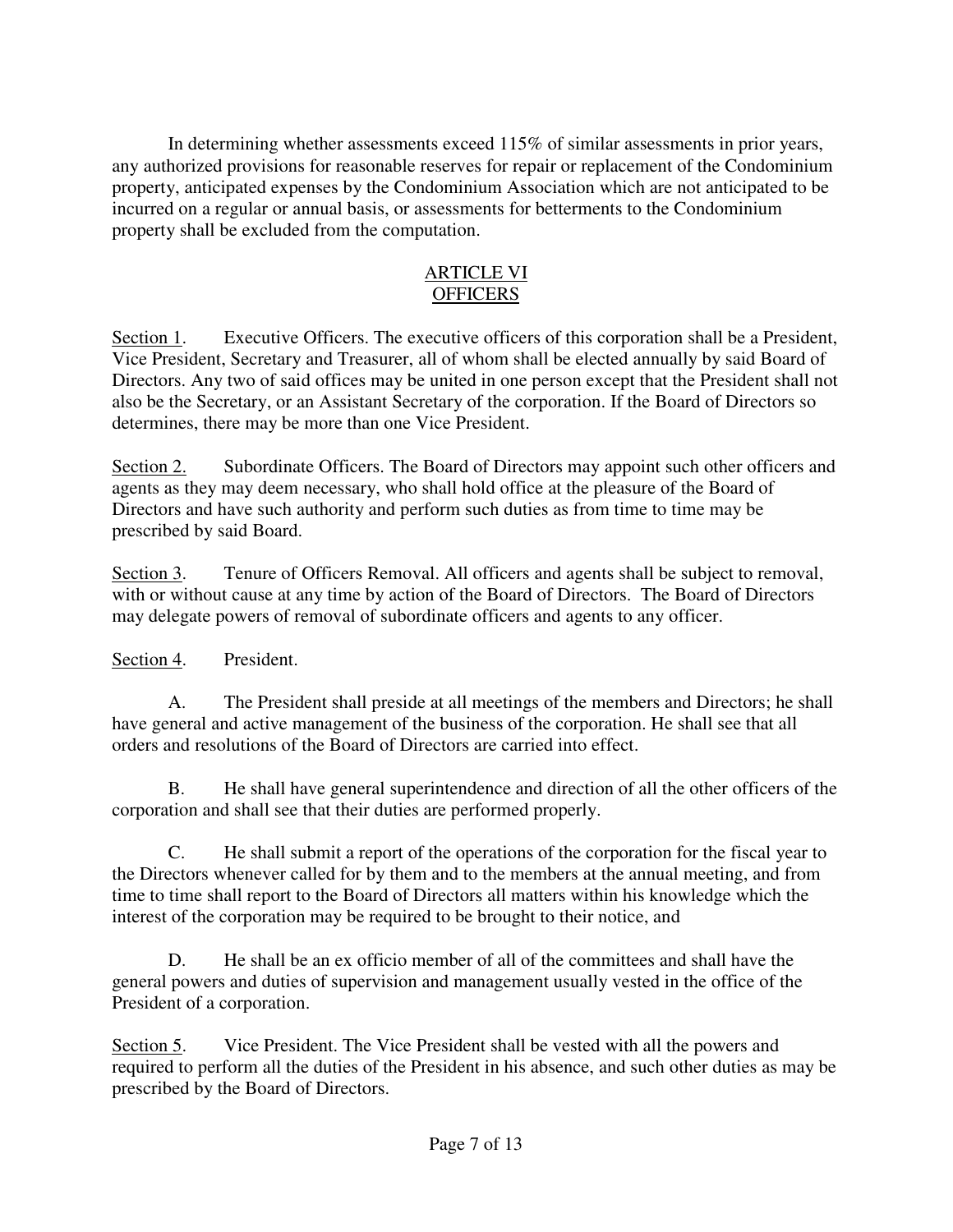Section 6. Secretary.

 A. The Secretary shall keep the Minutes of the meetings of the members and of the Board of Directors.

 B. He shall see that all notices are duly given in accordance with the provisions of these Bylaws or as required by law.

 C. He shall be custodian of the corporate records and of the seal of the corporation and shall see that the seal of the corporation is affixed to all documents, the execution of which on behalf of the corporation under its seal is duly authorized in accordance with the provisions of these Bylaws.

 D. He shall keep the register of the Post Office addresses of each unit owner which shall be furnished to the Secretary by such unit owner.

 E. In general he shall perform all duties incident to the office of Secretary and such other duties as from time to time may be assigned to him by the President or by the Board of Directors.

Section 7. Treasurer.

 A. The Treasurer shall keep full, accurate accounts of receipts and disbursements, and shall keep all books belonging to the corporation and shall deposit all monies and other valuable effects in the name and to the credit of the corporation in such depositories as may be designated by the Board of Directors.

 B. He shall disburse the funds of the corporation as ordered by the Board, get proper vouchers for such disbursements, shall render to the President and Directors at the regular meeting of the Board or whenever they may require an account of all his transactions as Treasurer and of the financial condition of the corporation.

 C. The treasurer shall, in accordance with Article XV, be bonded for the faithful performance, of the duties of his office and the restoration to the corporation, in the case of his death, resignation or removal from office, of all books, papers, vouchers, money or other property of whatever kind in his possession belonging to the corporation.

Section 8. Vacancies. If the office of the President, Vice President, Secretary or Treasurer, one or more, becomes vacant by reason of death, resignation, disqualification or otherwise, the remaining Directors by a majority vote of the whole Board of Directors provided for in these Bylaws may choose a successor or successors who shall hold office for the unexpired term.

Section 9. Resignation. Any Director or other officer may resign his office time, such resignation to be made in writing, and to take effect from the time of its receipt by the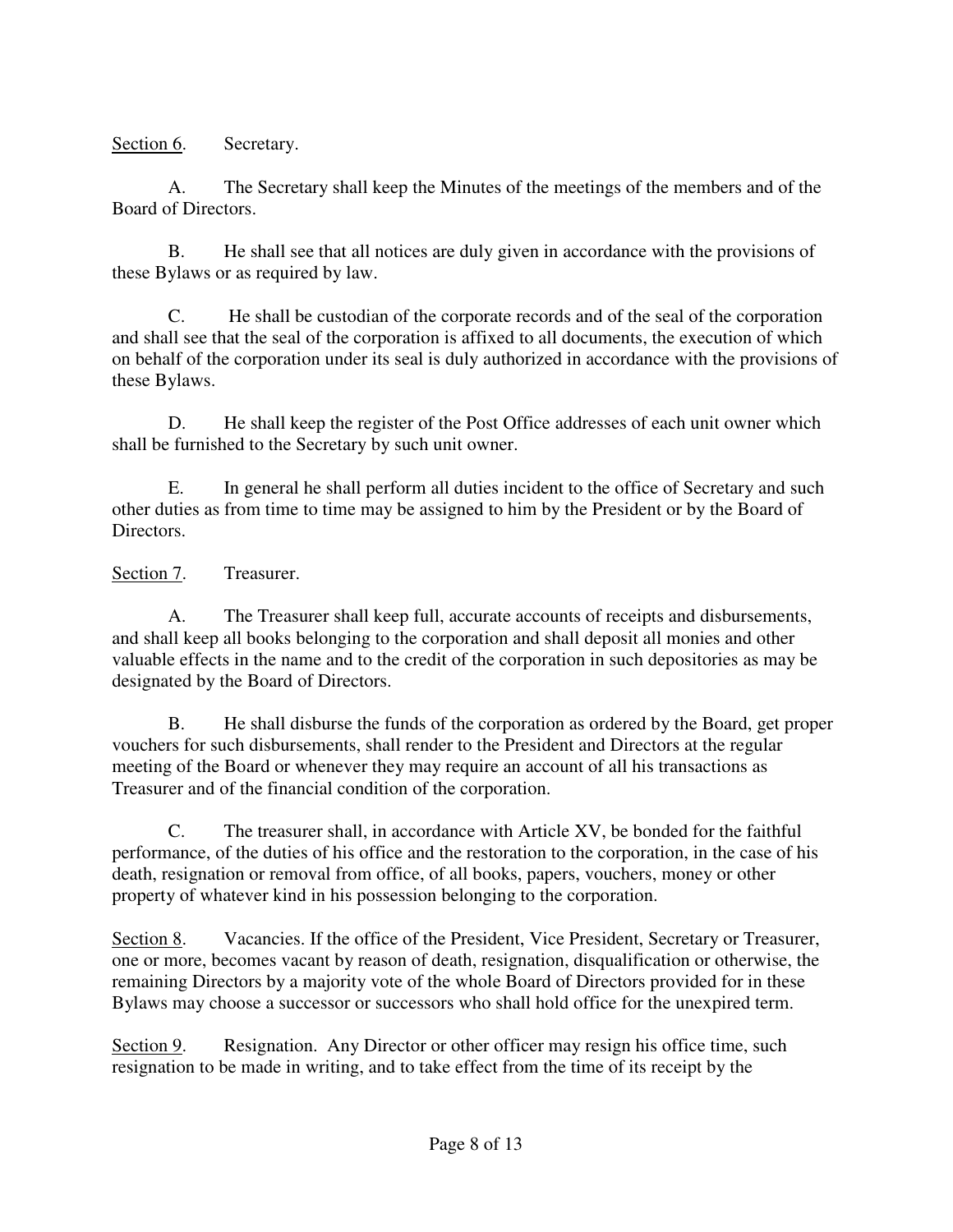corporation, unless some time be fixed in the resignation, and then from that date; provided that the acceptance of a resignation shall be required to make it effective.

Section 10. Directors shall serve without compensation subject only to reimbursement of expenses if approved by a majority of the board.

# ARTICLE VII FINANCES

Section 1. Fiscal Year, The fiscal year shall be the calendar year.

Section 2. Fiscal Management. The provisions for fiscal management of the Association set forth in the Declaration of Condominium and Articles of Incorporation shall be supplemented by the following provisions:

 A. Accounts. The receipts and expenditures of the Association shall be credited and charged to accounts under the following classifications as shall be appropriate, all of which expenditures shall be common expenses:

 a. Current expense, which shall include all receipts and expenditure to be made within the year for which the budget is made, including a reasonable allowance for contingencies and working funds, except expenditures chargeable to capital surplus or to additional improvements.

b. Capital surplus for

(1) Deferred maintenance, which shall include funds for maintenance items that occur less frequently than annually. (2) Replacements, which shall include funds for repair or replacement required because of damage, depreciation or obsolescence. (3) Betterments, which shall include the funds to be used for capital expenditures for additional improvements or additional personal property that will be part of the common elements.

 B. Budget. The Board of Administration shall adopt a budget for each calendar year as provided for in Article V, Section 12, of these Bylaws.

 C. Assessments. Assessments against the unit owners for their shares of the items of the budget shall be made by the Board of Administration for the calendar year annually in advance on or before December 20 preceding the year for which the assessments are made. The amount required from each unit owner to meet the annual budget shall be divided into four equal assessments, one of which shall be due on the first day of each calendar quarter of the year for which the assessments are made, or thirty days after the mailing to the unit owners concerned of a statement for the assessment coming due, whichever date shall last occur. If assessments are not made annually as required, quarterly assessments shall be presumed to have been made in the amount of the last prior quarterly assessment, and assessments in this amount shall be due on the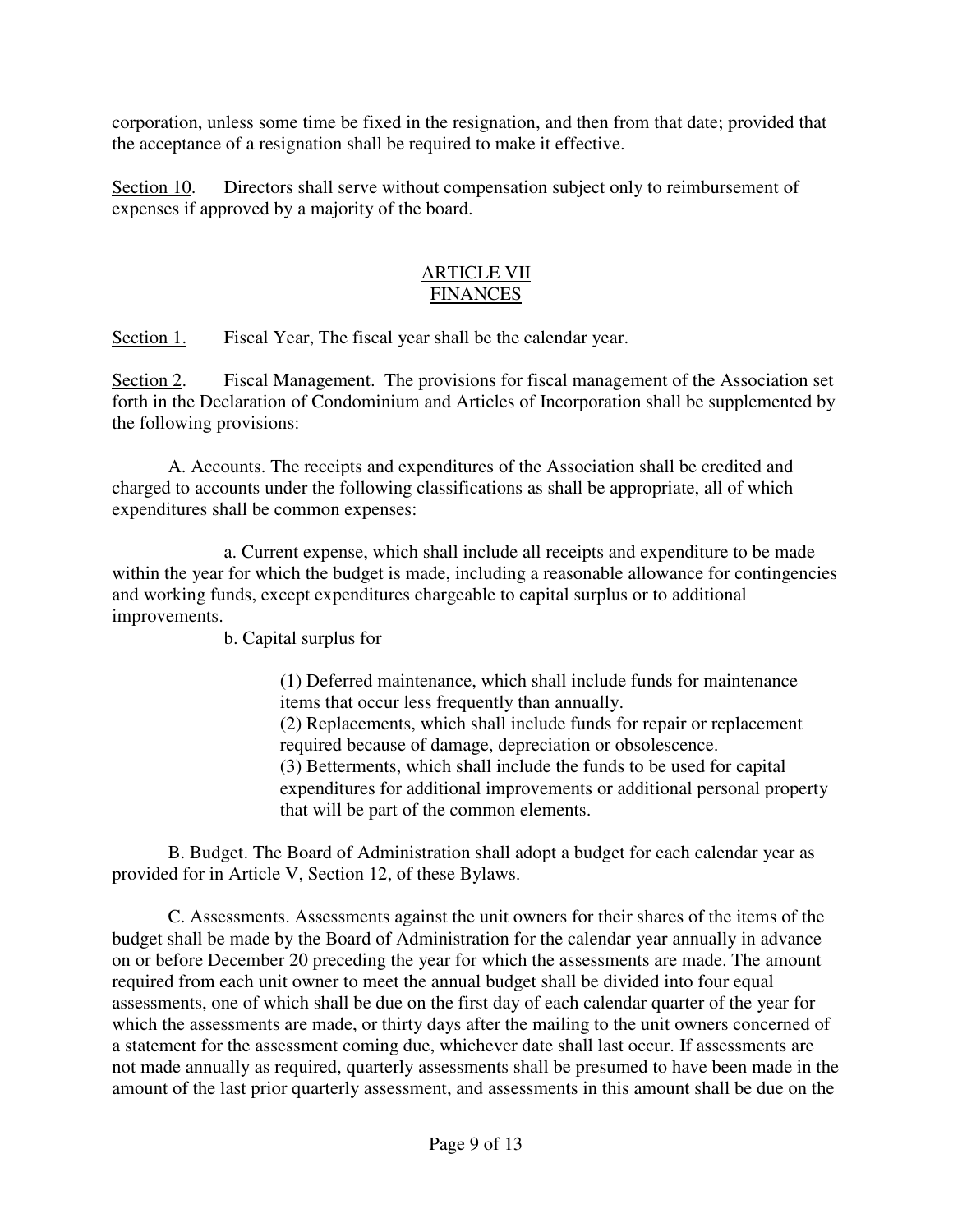first day of each calendar quarter until changed by an amended assessment. In the event a quarterly assessment shall be insufficient in the judgment of the Board of Administration to provide funds for the anticipated current expense for the ensuing quarter and for all of the unpaid operating expenses previously incurred, the Board of Administration shall amend the budget and shall make amended quarterly assessments for the balance of the year in sufficient amount to meet these expenses for the year; provided, however, that any account of the amended budget that exceeds the limit upon increases for that year shall be subject to the approval of the membership of the Association as previously required in these Bylaws.

 D. Assessments for Charges. Charges by the Association against members for other than common expense shall be payable in advance. Those charges may be collected by assessment in the same manner as common expenses, and when circumstances permit, those charges shall be added to the assessments for common expense. Charges for other than common expense may be made only after approval by the member, to be charged, and may include but shall not be limited to charges for the use of Condominium property when authorized by the Declaration of Condominium, maintenance services.

 E. Assessment for Emergencies, Assessments for common expenses or emergencies that cannot be paid from the annual assessments for common expenses shall be due only after 30 days' notice is given to the unit owners concerned, and shall be paid in such manner as the Board of Administration may require in the notice of assessment.

 F. Depository. The depository of the Association shall be such bank or banks as shall be designated from time to ties by the Directors and in which the monies of the Association shall b deposited. Withdrawal of monies from those accounts shall be only by checks signed by such persons as are authorized by the Directors.

# ARTICLE VIII SEAL

 The seal, of the corporation shall have inscribed thereon the name of the corporation, the year of its organization and the words anon profit. Said seal may be used by causing it or a facsimile thereof to be impressed, affixed, reproduced or otherwise.

# ARTICLE IX DEFAULT

 In the event a unit owner does not pay any sums, charges or assessments required to be paid to the corporation by the due date, the corporation acting on its own behalf or through its Board of Directors, may enforce its lien for assessment or take such other action to recover the sums, charges or assessments to which it is entitled in accordance with the Declaration of Condominium and the statutes made and provided. If an action of foreclosure is brought against the owner of a unit for non payment of monies due the corporation and, as a result thereof, the interest of the said owner in and to the unit is sold, then at the time of such sale, the unit owner's membership shall be cancelled and the purchaser at the foreclosure sale shall become a member.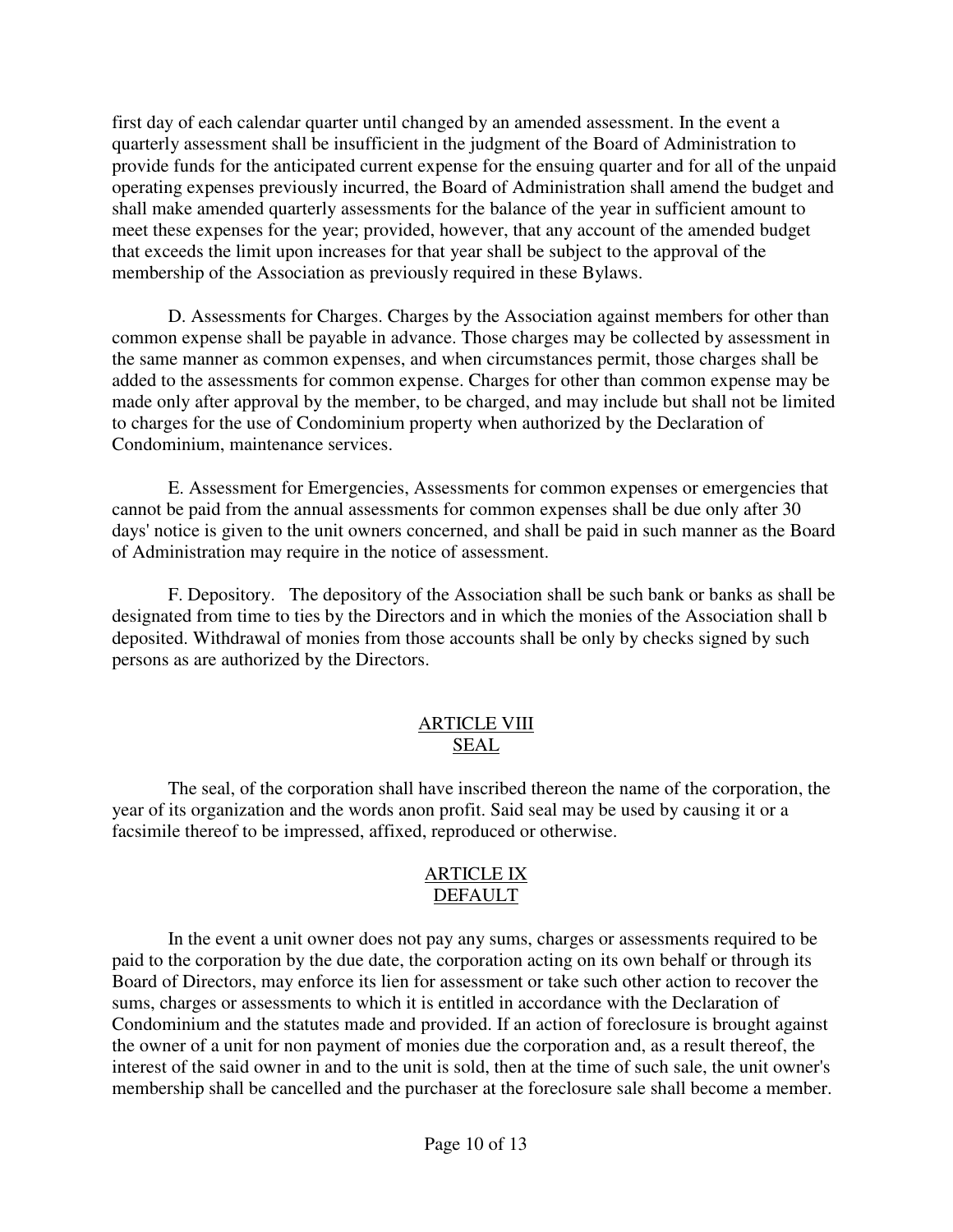If the corporation becomes the owner of a unit by reason of a foreclosure, it shall offer said unit for sale and at such time as the sale is consummated, it shall deduct from such proceeds all sums of money due it for assessments, interest, and charges, all costs incurred in the bringing of the foreclosure suit, including reasonable attorney's fees and any and all expenses incurred in the resale of the unit, which shall include but not be limited to advertising expenses, real estate brokerage fees and expenses necessary for repairing of the unit in question. All monies remaining after deducting the foregoing items of expense shall be returned to the former owner of the unit in question.

 In the event of violation of the provisions of the Declaration, Corporate Charter or Bylaws, as the same are or may be hereafter constituted, the corporation, on its own behalf or by and through its Board of Directors, may bring appropriate action to enjoin such violation or may enforce the provisions of such documents, or may sue for damages, or take such other course of action, or other legal remedy as it or they may deem appropriate.

 In the event of such legal action brought against this unit owner, the losing party shall pay the winning party the winning party's reasonable attorney's fees and court costs, with such reasonable attorney's fees to be set by the court.

 Each owner of a unit, for himself, his heirs, successors, and assigns, agrees to the foregoing provisions relating to default and abatement of nuisance, regardless of the availability of other equally adequate legal procedures. It is the intent of all owners of units to give to the corporation a procedure which will enable it at all times to operate on a business-like basis, to collect those monies due and owing it from owners of units and to preserve each unit owner's right to enjoy his unit free from unreasonable restraint and nuisance.

#### ARTICLE X SURRENDER

In the event of legal termination of an individual interest in the Condominium parcel or the occupancy rights thereunder in favor of the corporation, the member or any other person or persons in possession by or through the right of the member, shall promptly quiet and surrender the owned unit to the corporation in good repair, ordinary wear and tear and damage by fire or other casualty excepted, and the corporation shall have the right to enter and to possess the unit, after complying with applicable Florida law.

# ARTICLE XI NOTICES

Section 1. Notice. Whenever, under the provisions of the statutes, the Certificate of Incorporation or these Bylaws, notice is required to be given to any Director or member, it shall be construed to mean either personal notice, or notice given in writing by mail by depositing the same in the Post Office or letter box in a postpaid envelope addressed to such Director or member as his name appears on the books of the corporation.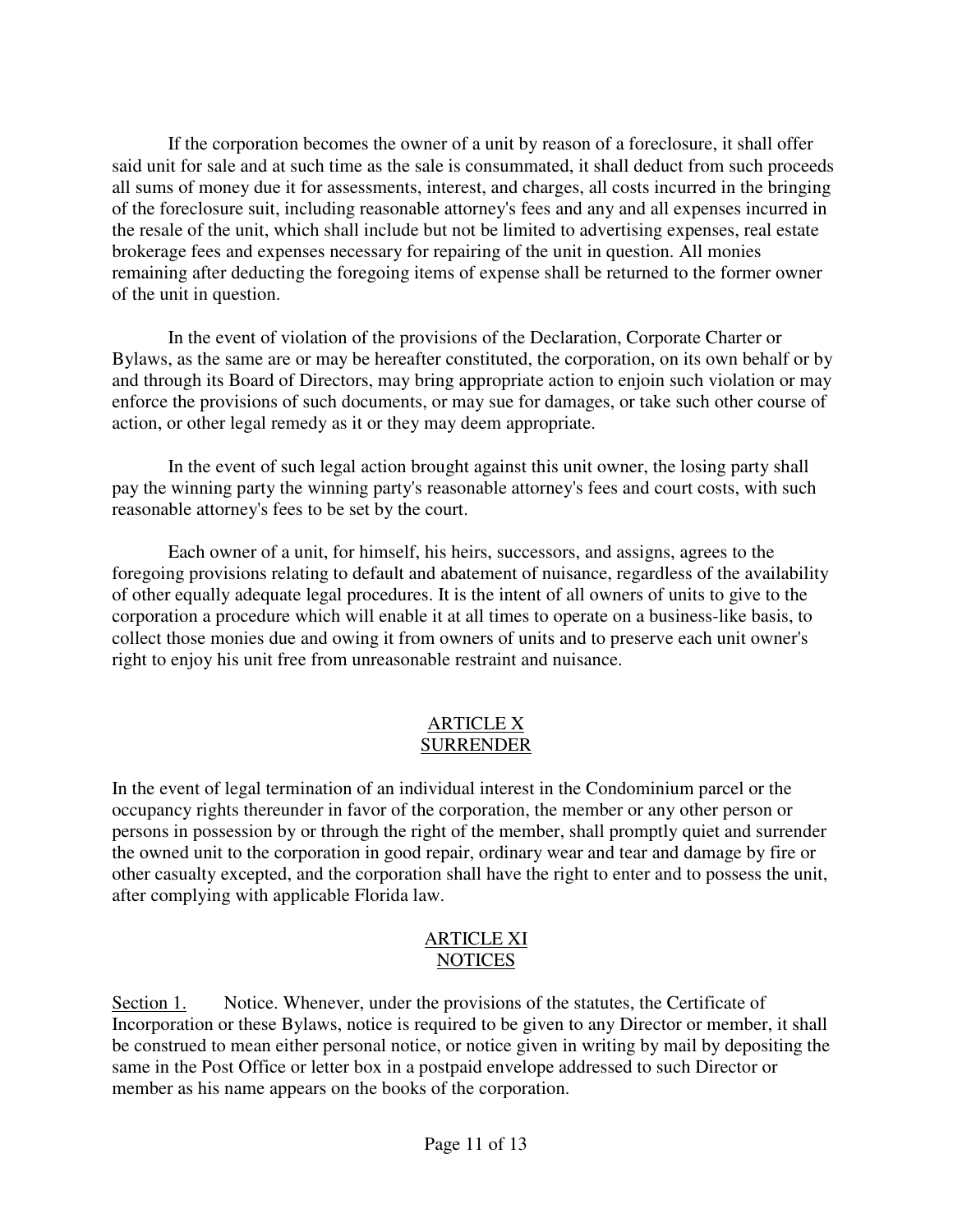Section 2. Waiver of Notice. Whenever any notice is required to be given under the provisions of the statutes, the Certificate of Incorporation, Declaration of Condominium or these Bylaws, a waiver thereof in writing signed by the person or persons entitled to such notice, whether before or after he time stated therein, shall be deemed to be equivalent to the required notice.

#### ARTICLE XII DEFINITIONS

 Whenever the masculine singular form of the pronoun is used in these Bylaws, it shall be construed to mean the masculine, feminine or neuter; singular or plural, whenever the context so requires.

#### ARTICLE XIII AMENDMENTS

 These Bylaws may only be altered amended or added to in accordance with the following terms, conditions and procedures:

 A. Proposed amendments shall contain the full text of the Bylaws with proposed new words in the text underlined and words to be deleted lined through with hyphens, unless the proposed change is so extensive that this procedure would hinder rather than assist the understanding of the proposed amendment. If the proposed change is so extensive the use of the underlying and hyphens as indications of words added or deleted will not be necessary. However, in such cases a notation must be inserted immediately preceding the proposed amendment in substantially the following language: "Substantial rewording of Bylaw. See Bylaw (giving identifying data) for present text."

 B. Notice of the proposed amendment shall be included in the notice of any meeting at which a proposed amendment is to be considered.

 C. A resolution adopting a proposed amendment may be proposed by either the Board of Administration of the Association or by the members of the Association. Directors and members not present in person or by proxy at the meeting considering the amendment may express their approval in writing providing that approval is delivered to the Secretary at or prior to the meeting. Except as elsewhere provided, the approvals must be either by:

> a. All the members of Board of Administration and by not less than two-thirds (2/3ds) of the votes of the entire membership of the Association; or b. By not less than 80% of the votes of the entire membership of the Association; or

c. When a majority of the Directors are elected by members other than the Developer of the Condominium, only by all of the Directors.

# ARTICLE XIV ADMINISTRATIVE RULES AND REGULATIONS